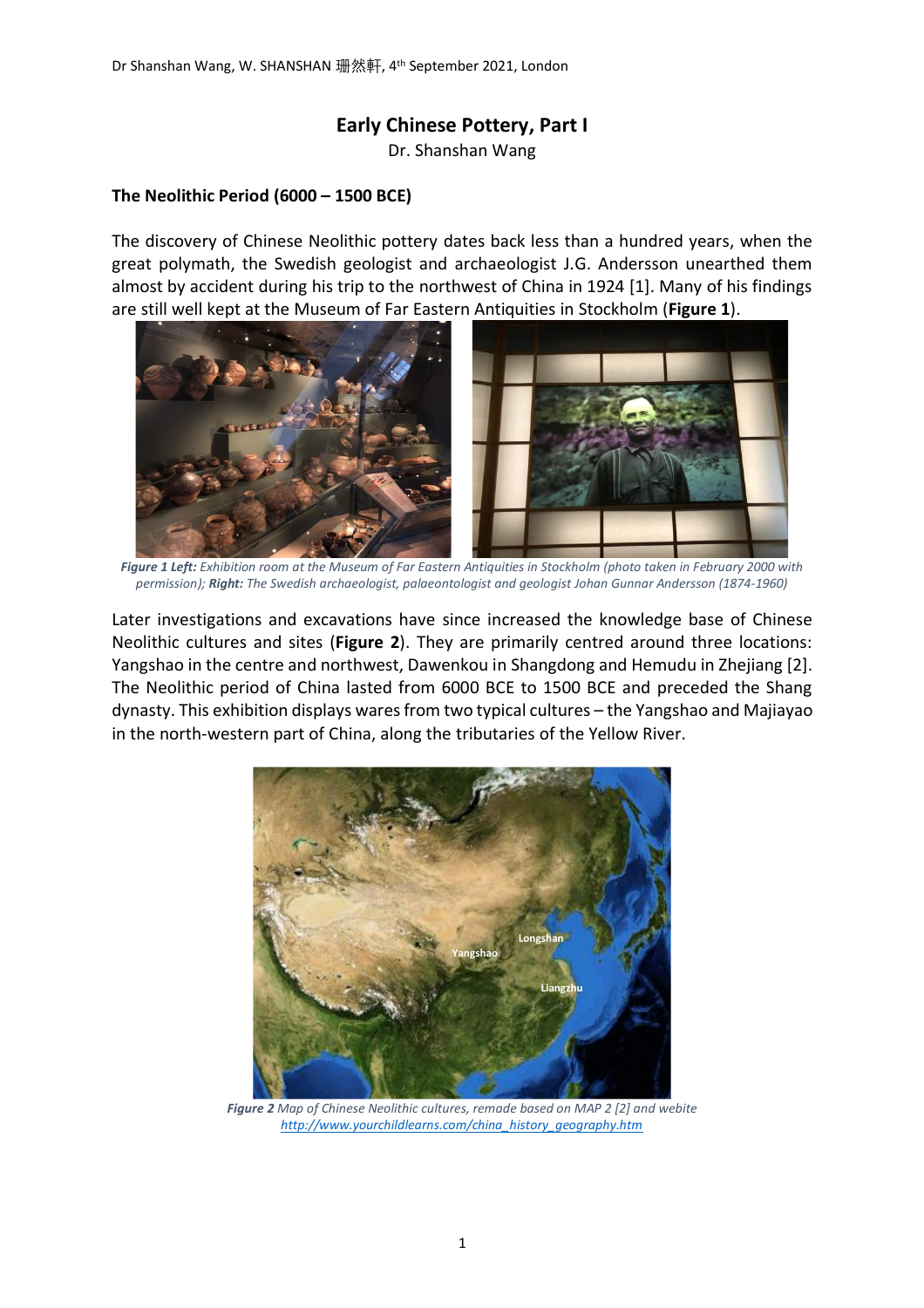**The Yangshao culture (5000-3000 BCE)** was discovered 100 years ago and named after the village of Yangshao, Henan in the central plains [2]. This culture is dispersed also in Shanxi, Shaanxi and Gansu. Yangshao pottery was mainly made of fine-grained red clay which was then impressed with cord, incised with circular lines [2] or painted with geometric patterns, flowers and animals on the surface. The red colour is a result of the oxidizing of the clay's iron content during firing at temperatures as high as 1000°C [3]. The method of construction was typically coiling, with the small vessels shaped entirely by hand [4], though it is believed that slow or even fast wheel techniques already existed [2].

One important type of Yangshao pottery is Banpo (5000-4000 BCE), discovered in the village of Banpo. The amphora in the current exhibition, a typical example (**[Figure 3](#page-1-0)**) [4], is a waterfetching vessel with two ear-shaped handles on either side of the body. The bottom is pointed, and the body is pressed evenly with spiral lines.



*Figure 3 Yangshao red amphora (catalogue No. 1)*

<span id="page-1-0"></span>**The Majiayao culture (3800-2000 BCE)**, also referred to earlier as 'Gansu Yangshao' [3], is later than Yangshao and itself can be divided chronologically into four types: Shilingxia, Majiayao, Banshan and Machang [5]. It was discovered first in Majiayao, Gansu province, and is associated with Yangshao but developed into its own separate lineage. Early Majiayao pottery (3100-2700 BCE) is similar to Yangshao, being made of red clay with black slip decoration [4]. Majiayao vessels are made using the coiling method, possibly with a gentle touch on a slow wheel [6]. Burial evidence suggests that the makers of these pots with such lively patterns were likely to be females [3].

In the exhibition, we see a typical, small Banshan type (2600-2300 BCE) jar (**[Figure 4](#page-2-0)**). This type is often burnished and painted in a broad variety of designs and colours. The reddish colour derives from the iron content, whilst the different shades of black and purple are the result of varying content of iron and manganese [3] [7]. Majiayao pottery evolved later into the Machang type (2300-2000 BC), which is not as finely made as the earlier Majiayao type, having a coarse surface. Machang pottery was decorated in a free painting style using only the colour black.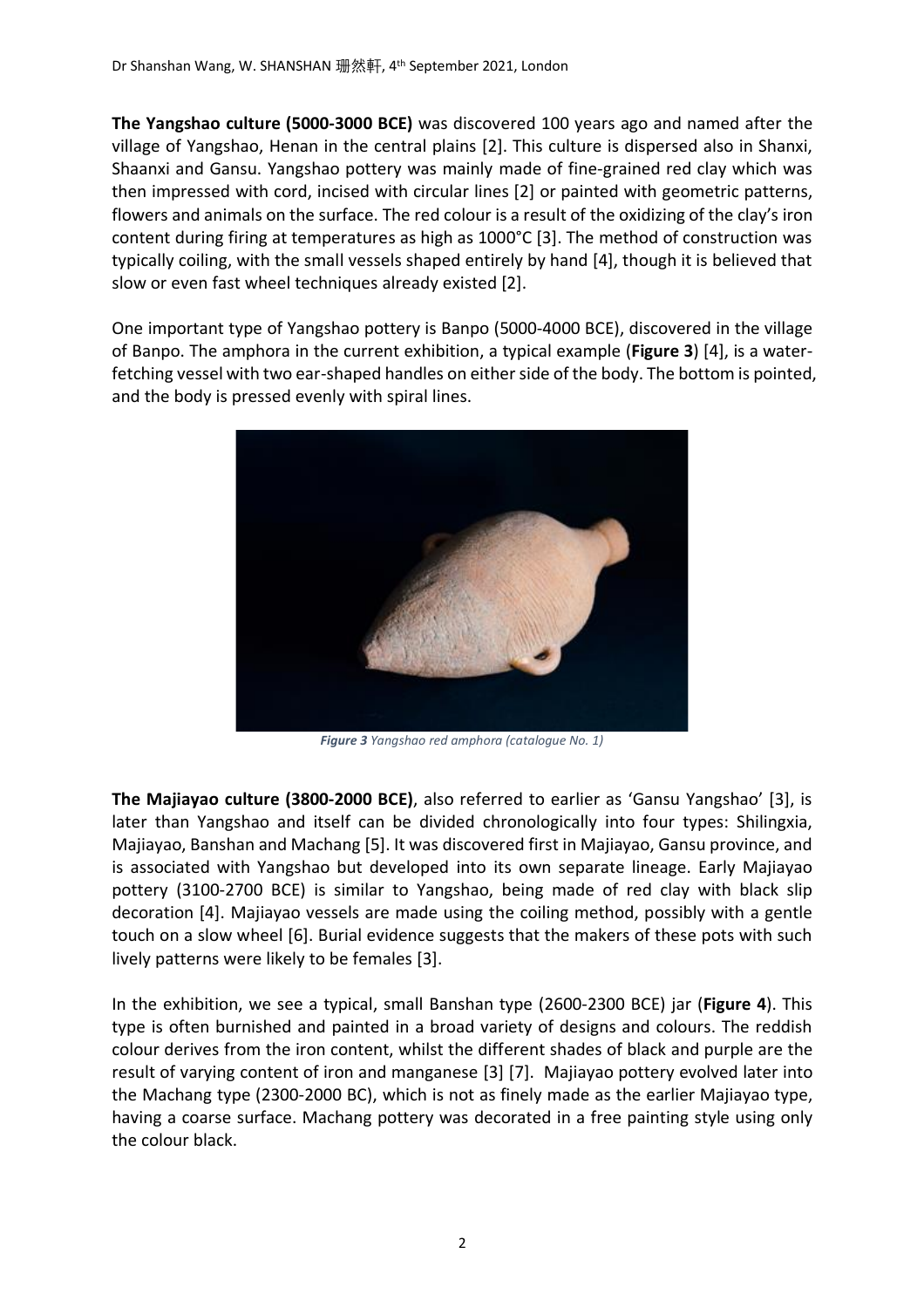

*Figure 4 Majiayao culture Banshan type small burnished jar (catalogue No. 2)*

## <span id="page-2-0"></span>**Shang Dynasty (1600 – 1046 BCE)**

**Xindian** pottery (1200-500 BCE), mainly located in Gansu province, existed well into the early Shang dynasty in parallel with bronze making and its culture is[4] [5]. Xindian pots were often decorated with S-shaped patterns that resembled a 'yoke' [5]. They are made of rough red clay with gentle white pottery surface coating, red and black paintings. The piece in the current exhibition (**[Figure 5](#page-2-1)**) is a typical form with two ear-shaped handles, one on each side of the neck, and the distinctive S-shaped yoke patterns on the shoulder.



 *Figure 5 Left: Xindian jars at the Museum of Far Eastern Antiquities in Stockholm (photo taken in February 2000 with permission); Right: Double- ear Xindian jar with S-shaped decoration (catalogue No. 3)*

<span id="page-2-1"></span>**The 'Li'** with three feet appeared from the Shang dynasty to the Zhou dynasty [6]. A *Li* is a cooking vessel made of greyish clay, found in Henan and other northern areas [4]. The piece currently exhibited (**[Figure 6](#page-3-0)**) has surface decorations of rough pressed lines. In this period, it seems that less effort was put into pottery making, due to the emergence of the metal vessels as China entered the Bronze Age [5]. Surface impression combined with incision seems to become the dominant fashion to replace the colour decoration [6].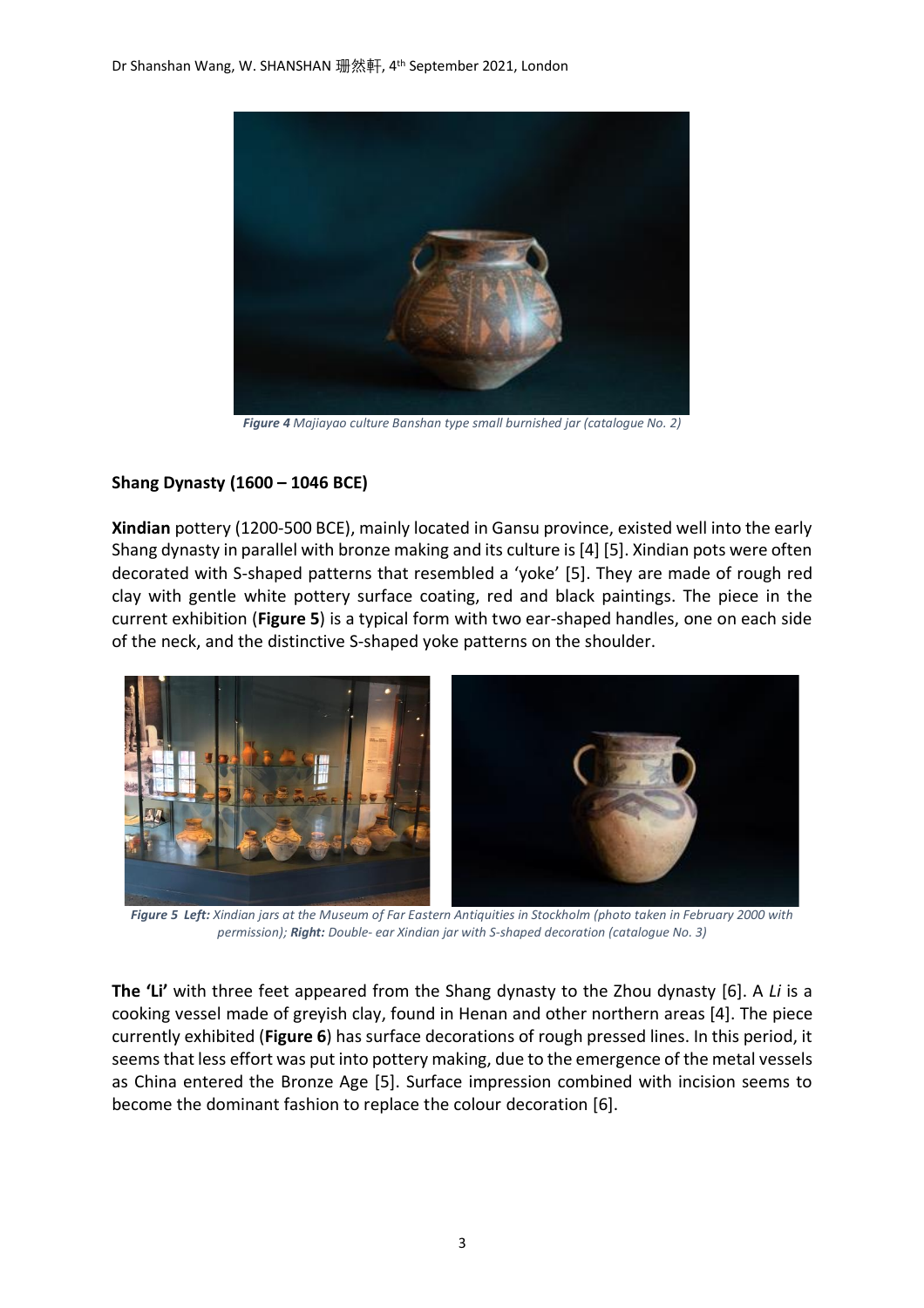

 *Figure 6 Left: Li (*鎘*) at the Museum of Far Eastern Antiquities in Stockholm (photo taken in February 2000 with permission); Right: Shang Dynasty surface impressed grey Li (catalogue No. 4)*

<span id="page-3-0"></span>A later vessel in the exhibition shows further influence of metalware on pottery forms and surface decoration. In the eastern coastal area of China (Jiangsu, Zhejiang, etc.), a new fashion emerged for impressed surface decorations on high-fired, unglazed pottery. Typical patterns resemble textile designs, such as squares, rectangles, and spirals [7]. This small jar from the exhibition (**[Figure 7](#page-3-1)**) is a typical example, showing the taste of the southerners, which is fine and elegant.



*Figure 7 Warring States mini jar with textile- impressed surface (catalogue No. 5)*

<span id="page-3-1"></span>The discovery of early Chinese pottery occurred barely one century ago and therefore many unknowns remain: what the pots were used for, how they were made, what the different patterns signify, etc. One thing is clear that the beauty of their simplicity and elegance provides us with plenty of space for our imagination to wander.